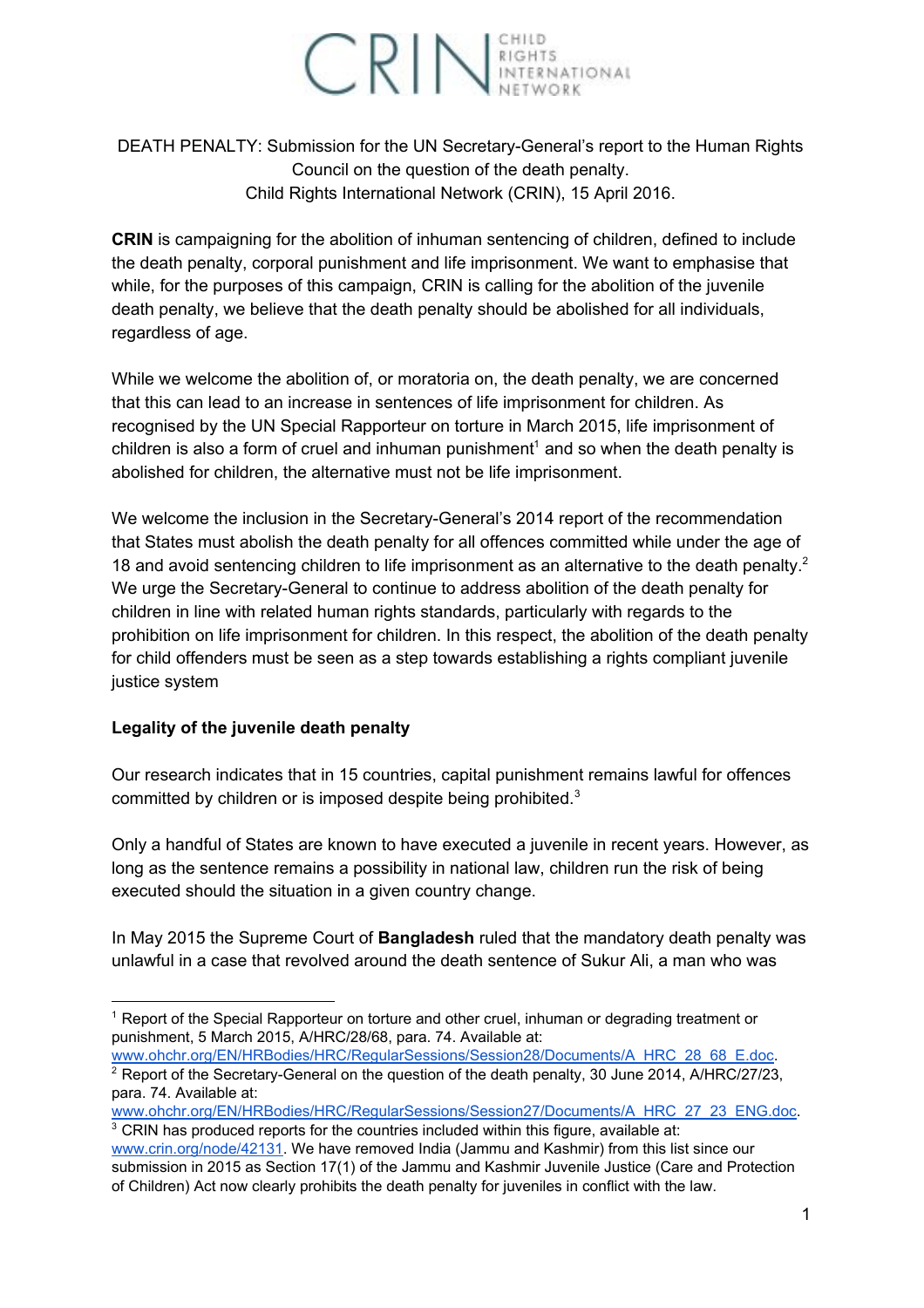sentenced to death for rape and murder he allegedly committed when he was 14. Bangladesh abolished the death penalty for children when it enacted the Children's Act 2013, but as the offence took place long before this legislation came into force, the court made its decision based on the law that was in force at the time. Concerns remain, therefore, that the death penalty could be imposed for offences committed by children prior to the entry into force of the Children's Act.<sup>4</sup>

## **Sentences and executions between 1 April 2015 and 31 March 2016**

In **Iran**, Samad Zahabi was hanged in Dizel Abad Prison in October 2015. He was convicted of shooting a fellow shepherd over a row on who should graze their sheep. He was 17 years old at the time of the offence.<sup>5</sup> The following week, Fatemah Salhehi was hanged in Adelbad Prison after being sentenced for the murder of her husband in 2008 when she was 17 years old.<sup>6</sup> Javed Saberi and Vazir Amroddin were also reported to have been hanged in Iran in April and June 2015 respectively.<sup>7</sup>

Amnesty International reported that as of the end of 2015, at least 160 juvenile offenders were on death row in Iran.<sup>8</sup> Sajad Sanjari and Hamid Ahmadi were resentenced to death in December 2015 for offences they allegedly committed when they were 15 and 17 years old, respectively.<sup>9</sup> Amanj Veisee was also resentenced to death in December 2015 for the fatal stabbing of his cousin, committed when he was 15 years old.<sup>10</sup>

Himan Uraminejad was informed that he would be executed soon after the 1 April when the Iranian New Year holiday period ended. He was sentenced to death in August 2012 after he was convicted of a murder committed when he was 17. He confessed to the offence, though no lawyer was present and he was allegedly tortured while he was detained.<sup>11</sup>

[https://www.amnesty.org/en/documents/act50/3487/2016/en/.](https://www.amnesty.org/en/documents/act50/3487/2016/en/)

<sup>4</sup> For full details of reforms in Bangladesh, see CRIN, Bangladesh: Inhuman sentencing of children, 12 January 2016. Available at: [www.crin.org/node/30447](http://www.crin.org/node/30447).

<sup>5</sup> Amnesty International, "Execution of two juvenile offenders in just a few days makes a mockery of Iran's juvenile justice system", 14 October 2015. Available at:

http://www.amnestyusa.org/news/press-releases/execution-of-two-juvenile-offenders-in-just-a-few-daysmakes-a-mockery-of-iran-s-juvenile-justice-sy.

<sup>6</sup> Iran Human Rights, "Juvenile offender Fatemeh Salbehi hanged in Iran", 13 October 2015. Available at: [http://iranhr.net/en/articles/2341/.](http://iranhr.net/en/articles/2341/)

 $7$  Amnesty International, "Urgent Action: Juvenile offender resentenced to death", 11 December 2015. Available at: [https://www.amnestyusa.org/sites/default/files/uaa28615\\_0.pdf](https://www.amnestyusa.org/sites/default/files/uaa28615_0.pdf) and *Death sentences and executions in 2015*, April 2016, p. 51. Available at:

<sup>8</sup> Amnesty International, *Global Report: Death sentences and executions 2015*, p. 51.

<sup>&</sup>lt;sup>9</sup> Amnesty International, Iran: Renewed death sentences for juvenile offenders show 'contempt' for children's rights", 8 December 2015.

<sup>&</sup>lt;sup>10</sup> Amnesty International, "Urgent Action: Juvenile offender sentenced to death again", 19 February 2016. Available at:

http://deathpenaltynews.blogspot.co.uk/2016/04/stop-execution-of-amanj-veisee-juvenile.html.

<sup>&</sup>lt;sup>11</sup> Amnesty International, Iran: Man arrested in his teens nears execution: Himan Uraminejad, 24 March 2016. Available at: [https://www.amnesty.org/en/documents/mde13/3722/2016/en/.](https://www.amnesty.org/en/documents/mde13/3722/2016/en/)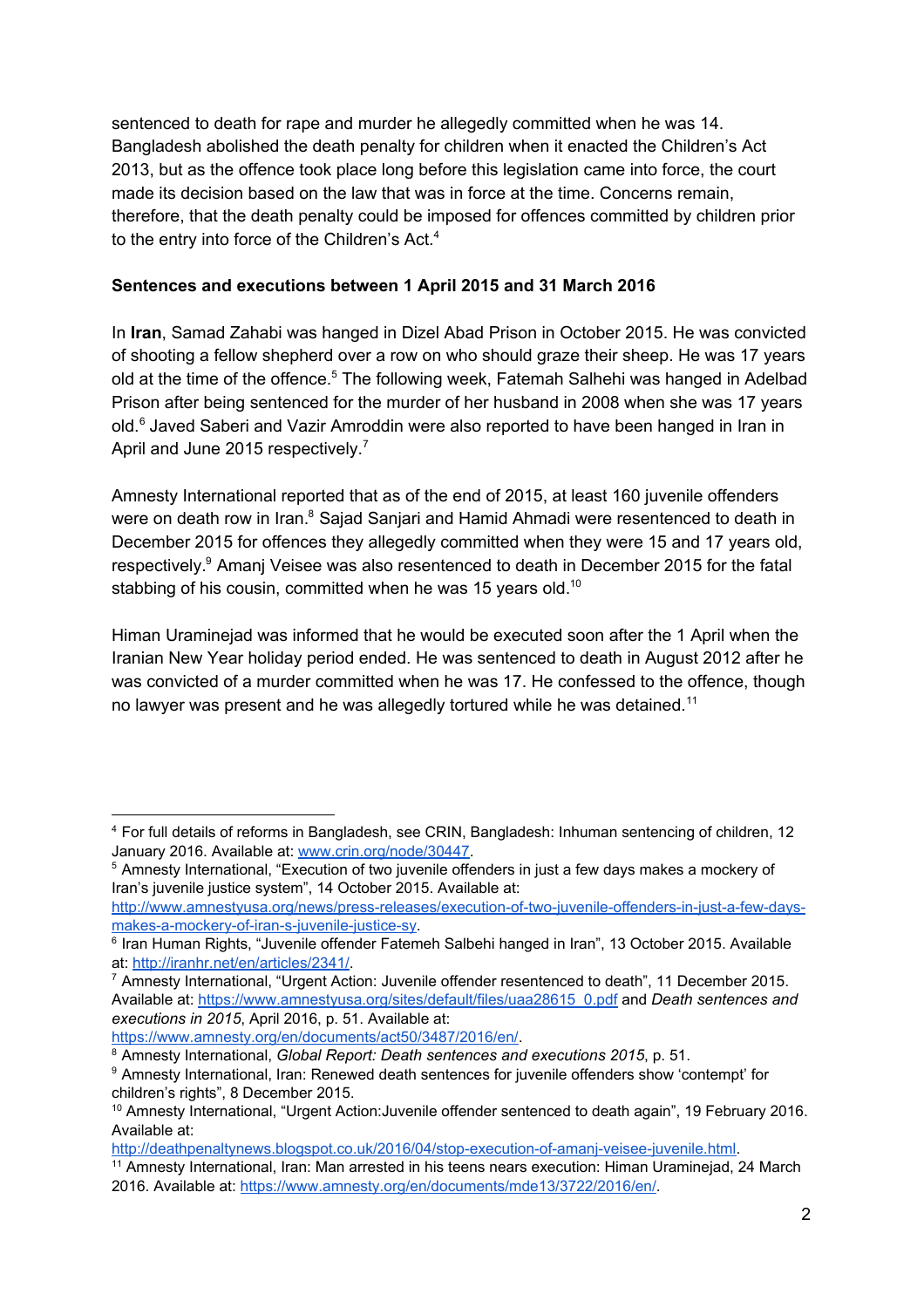Since **Pakistan**lifted its moratorium on executions for terrorism cases in December 2014 and in all capital cases in March 2015, the execution of child offenders has resumed.<sup>12</sup> Aftab Bahadur was executed on 10 June 2015 for a murder he allegedly committed when he was 15-years-old. His confession is alleged to have been extracted by torture and at the time of his execution, he had spent 23 years on death row.<sup>13</sup> In August 2015, Shafqat Hussein was hanged for an offence he allegedly committed when he was 14-years-old. He was sentenced in 2004 by an anti-terrorism court for the kidnapping and killing of a boy who had gone missing from an apartment in Karachi.<sup>14</sup> On 28 September 2015, Ansar Iqbal was also executed at Sargodha Central Jail.<sup>15</sup>

Age determination is a serious problem in the Pakistani justice system, but the Justice Project Pakistan and Reprieve estimate that as many as 800 people may be on death row for offences committed while under the age of 18. $^{16}$ 

Three people, Ali al-Nimr, Dawood al-Marhoon and Abdullah al-Zaher remain at imminent risk of execution in **Saudi Arabia**. All three were under the age of 18 at the time they were arrested and their death sentences were upheld in 2015.<sup>17</sup>

In the **Maldives**, two young men were sentenced to death on 11 May for a murder committed when they were 16 years old<sup>18</sup> and on 2 November a man was sentenced to death for an offence committed while a child.<sup>19</sup> Six people were on death row at the end of 2015 for offences committed while under the age of 18.<sup>20</sup>

<sup>&</sup>lt;sup>12</sup> For full details on the reforms, see CRIN, Inhuman sentencing of children in Pakistan, 20 October 2015. Available at: [www.crin.org/node/23982.](http://www.crin.org/node/23982)

 $13$  Reprieve, "Aftab Bahadur was hanged in Pakistan, despite evidence of his innocence". Available at: http://www.reprieve.org.uk/aftab-bahadur-was-hanged-in-lahore-pakistan/.

<sup>&</sup>lt;sup>14</sup> The Guardian, "Pakistan hangs Shafqat Hussain despite claim he was a child at the time of the offence", 4 August 2015. Available at:

http://www.theguardian.com/world/2015/aug/04/pakistan-hangs-shafqat-hussain-claim-child-crime.  $15$  The Guardian, Pakistan hangs man who said he was 15 when arrested", 29 September 2015.

Available at: http://www.theguardian.com/world/2015/sep/29/pakistani-man-ansar-iqbal-hanged-murder. <sup>16</sup> Justice Project Pakistan and Reprieve, Juveniles on Pakistan's Death Row, March 2015. Available at: http://www.reprieve.org.uk/wp-content/uploads/2015/03/2015\_03\_17\_PUBJuveniles-on-Pakistans-Death [Row.pdf.](http://www.reprieve.org.uk/wp-content/uploads/2015/03/2015_03_17_PUBJuveniles-on-Pakistans-Death-Row.pdf)

<sup>&</sup>lt;sup>17</sup> Further information on the cases available at: http://www.reprieve.org.uk/topic/death-penalty/.

 $18$  Hands Off Cain, "Maldives: Two 16-year-old murder convicts sentenced to death", 11 May 2015. Available at: [http://www.handsoffcain.info/archivio\\_news/index.php?iddocumento=19303256&mover=0.](http://www.handsoffcain.info/archivio_news/index.php?iddocumento=19303256&mover=0)

<sup>&</sup>lt;sup>19</sup> Hands Off Cain, "Maldives: Death sentence passed in murder case", 22 November 2010. Available at: [http://www.handsoffcain.info/archivio\\_news/201011.php?iddocumento=13316415&mover=0.](http://www.handsoffcain.info/archivio_news/201011.php?iddocumento=13316415&mover=0) Original High Court judgment available in Dhivehi at:

http://www.highcourt.gov.mv/dhi/mediamanager/2011-49.pdf.

<sup>20</sup> Amnesty International, *Global Report: Death sentences and executions 2015*, pp. 3536. Available at: [https://www.amnesty.org/en/documents/act50/3487/2016/en/.](https://www.amnesty.org/en/documents/act50/3487/2016/en/)